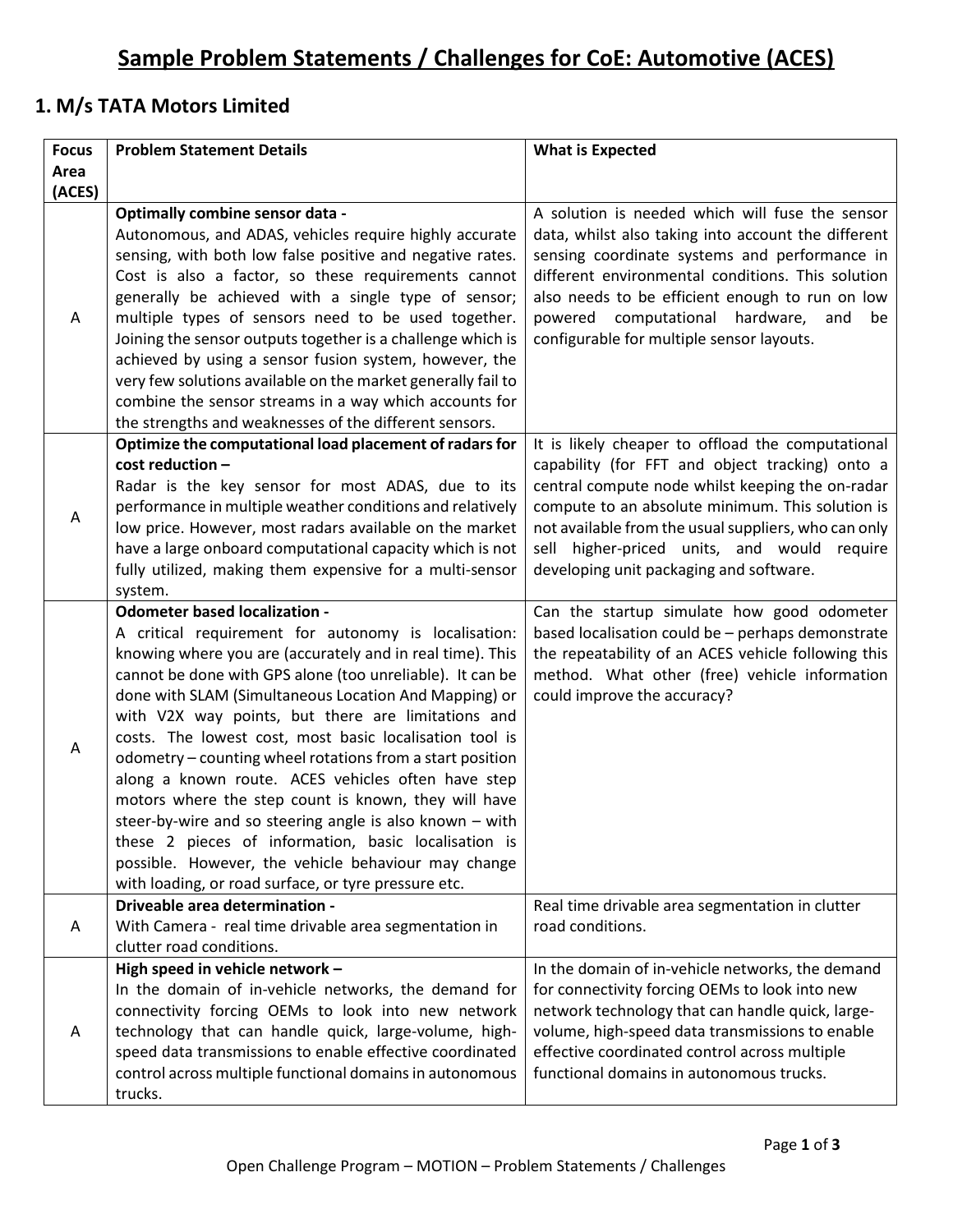| <b>Focus</b> | <b>Problem Statement Details</b>                                                                                                                                                                                            | <b>What is Expected</b>                                                                                                                                                               |
|--------------|-----------------------------------------------------------------------------------------------------------------------------------------------------------------------------------------------------------------------------|---------------------------------------------------------------------------------------------------------------------------------------------------------------------------------------|
| Area         |                                                                                                                                                                                                                             |                                                                                                                                                                                       |
| (ACES)       |                                                                                                                                                                                                                             |                                                                                                                                                                                       |
| A            | <b>Customization of ADAS technologies -</b><br>ADAS technologies available with overseas MNC's, OEM's<br>cannot be adopted in as it is condition looking at Indian<br>versatile traffic situations and road infrastructure. | Significant customization is very much important<br>in the perspectives of system trigger speeds and<br>vehicle braking and deceleration targets specially<br>in commercial vehicles. |
| A            | <b>ADAS virtual validation -</b><br>ADAS virtual validation and correlation with actual field<br>test data, automation system development to utilize<br>annotated data on HIL system.                                       | ADAS virtual validation and correlation with actual<br>field test data, automation system development to<br>utilize annotated data on HIL system.                                     |
| C            | Low light camera image enhancement (Rear view<br>camera) -<br>Development of Software/Algorithm for image<br>processing                                                                                                     | Development of Software/Algorithm for image<br>processing                                                                                                                             |
|              | Optimal usage of Network for data sharing between                                                                                                                                                                           | AI based data filtering (Signal signature learning)                                                                                                                                   |
| C            | Telematics and Cloud -                                                                                                                                                                                                      | inside Telematics and sending only anamolies to                                                                                                                                       |
|              | Al based data filtering (Signal signature learning) inside<br>Telematics and sending only anamolies to the cloud                                                                                                            | the cloud                                                                                                                                                                             |
|              | Navigation data extraction -                                                                                                                                                                                                | Navigation data extraction from Google maps. (                                                                                                                                        |
| E            | Navigation data extraction from Google maps. (Traffic                                                                                                                                                                       | Traffic status, time, route, gradient, average                                                                                                                                        |
|              | status, time, route, gradient, average speed)                                                                                                                                                                               | speed)                                                                                                                                                                                |

# **2. M/s. Intel Technology India Pvt. Ltd.**

| <b>Focus</b><br>Area | <b>Problem Statement Details</b>                               | <b>What is Expected</b>                            |
|----------------------|----------------------------------------------------------------|----------------------------------------------------|
| (ACES)               |                                                                |                                                    |
|                      | Ability for a vehicle in front to monitor and react to         | A rear facing camera that can monitor vehicles     |
|                      | collision situations from the rear $-$                         | coming toward it and appropriately flag a warning  |
|                      | Forward Collision warning systems are the more common          | and also enable a way where a warning can be given |
|                      | once. A front facing camera will monitor the traffic in front  | to the vehicle approaching that can help it take   |
| A                    | and appropriately react/generate warnings for the driver       | evasive action                                     |
|                      | to respond. But if a vehicle that does not have a warning      |                                                    |
|                      | system is on a collision path from the rear, there is nothing  |                                                    |
|                      | I can do. This is where the concept of a rear facing collision |                                                    |
|                      | warning system is relevant. The need for this has come up      |                                                    |
|                      | more in the commercial truck and buses domains.                |                                                    |

### **3. SAE India**

| <b>Focus</b> | <b>Problem Statement Details</b>                                                                | <b>What is Expected</b>                            |
|--------------|-------------------------------------------------------------------------------------------------|----------------------------------------------------|
| Area         |                                                                                                 |                                                    |
| (ACES)       |                                                                                                 |                                                    |
|              | Low cost Electrification Components -                                                           | Can there be any low-cost inverters, motors, DC-DC |
|              | Can there be any low-cost inverters, motors, DC-DC                                              | Converters and Batteries for Off highway           |
|              | Converters and Batteries for Off highway Automotive.                                            | Automotive. Today normally these are sourced from  |
|              | Today normally these are sourced from Other countries   Other countries like China, Taiwan etc. |                                                    |
|              | like China, Taiwan etc.                                                                         |                                                    |